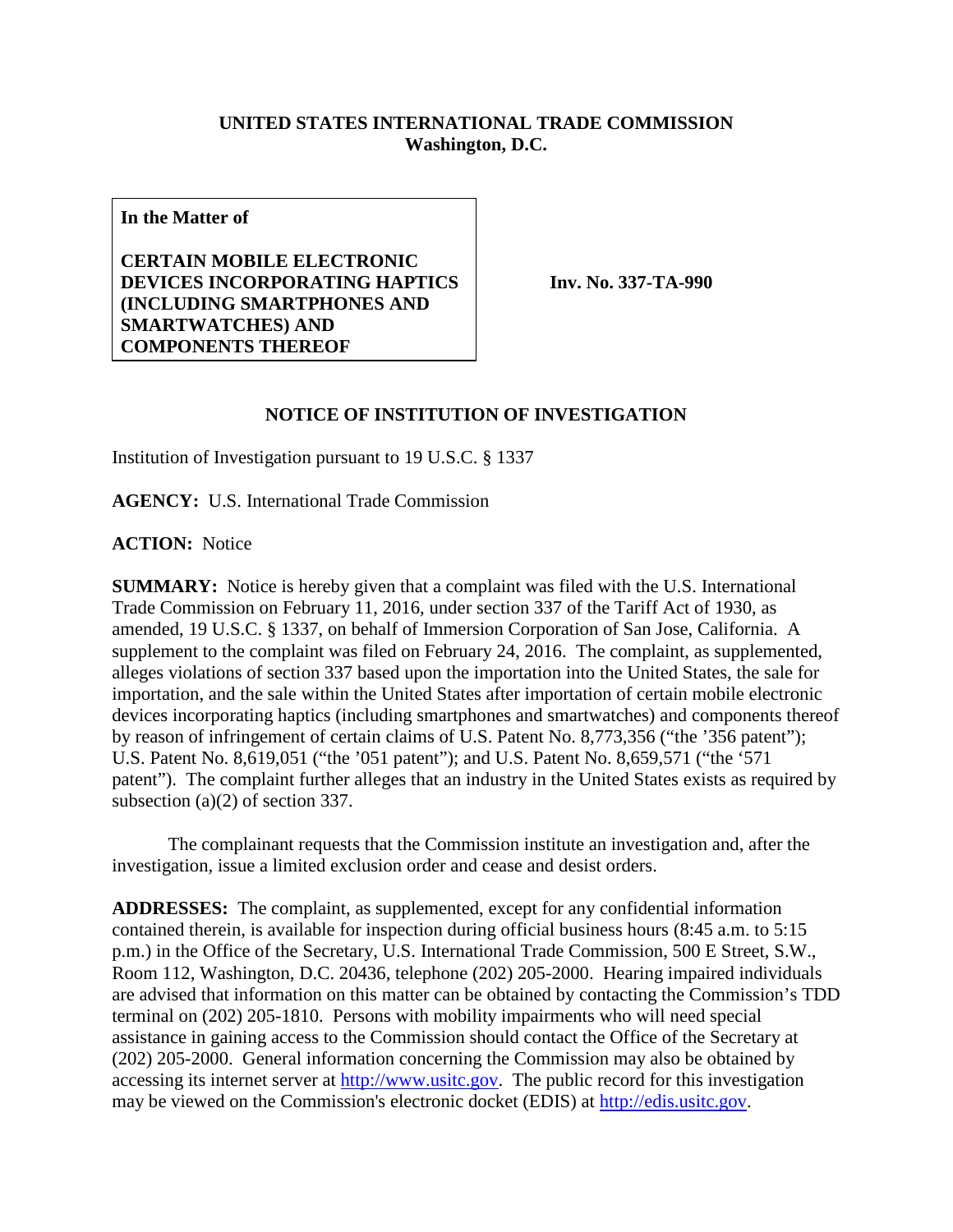**FOR FURTHER INFORMATION CONTACT:** The Office of Unfair Import Investigations, U.S. International Trade Commission, telephone (202) 205-2560.

**AUTHORITY:** The authority for institution of this investigation is contained in section 337 of the Tariff Act of 1930, as amended, and in section 210.10 of the Commission's Rules of Practice and Procedure, 19 C.F.R. § 210.10 (2015).

**SCOPE OF INVESTIGATION:** Having considered the complaint, the U.S. International Trade Commission, on March 14, 2016, **ORDERED THAT** –

(1) Pursuant to subsection (b) of section 337 of the Tariff Act of 1930, as amended, an investigation be instituted to determine whether there is a violation of subsection  $(a)(1)(B)$  of section 337 in the importation into the United States, the sale for importation, or the sale within the United States after importation of certain mobile electronic devices incorporating haptics (including smartphones and smartwatches) and components thereof by reason of infringement of one or more of claims 1-3, 5, 7, 9-13, 15, 17, 19-23, 25, and 26 of the '356 patent; claims 1-3 and 5-15 of the '051 patent; and claims 1-7, 12-18, and 23-29 of the '571 patent, and whether an industry in the United States exists as required by subsection (a)(2) of section 337;

(2) Pursuant to Commission Rule  $210.50(b)(1)$ , 19 C.F.R. §  $210.50(b)(1)$ , the presiding administrative law judge shall take evidence or other information and hear arguments from the parties and other interested persons with respect to the public interest in this investigation, as appropriate, and provide the Commission with findings of fact and a recommended determination on this issue, which shall be limited to the statutory public interest factors set forth in 19 U.S.C. §§ 1337(d)(1), (f)(1), (g)(1);

(3) For the purpose of the investigation so instituted, the following are hereby named as parties upon which this notice of investigation shall be served:

(a) The complainant is:

Immersion Corporation 50 Rio Robles San Jose, CA 95134

(b) The respondents are the following entities alleged to be in violation of section 337, and are the parties upon which the complaint is to be served:

> Apple Inc. 1 Infinite Loop Cupertino, CA 95014

AT&T Inc. 208 South Akard Street Dallas, TX 75202